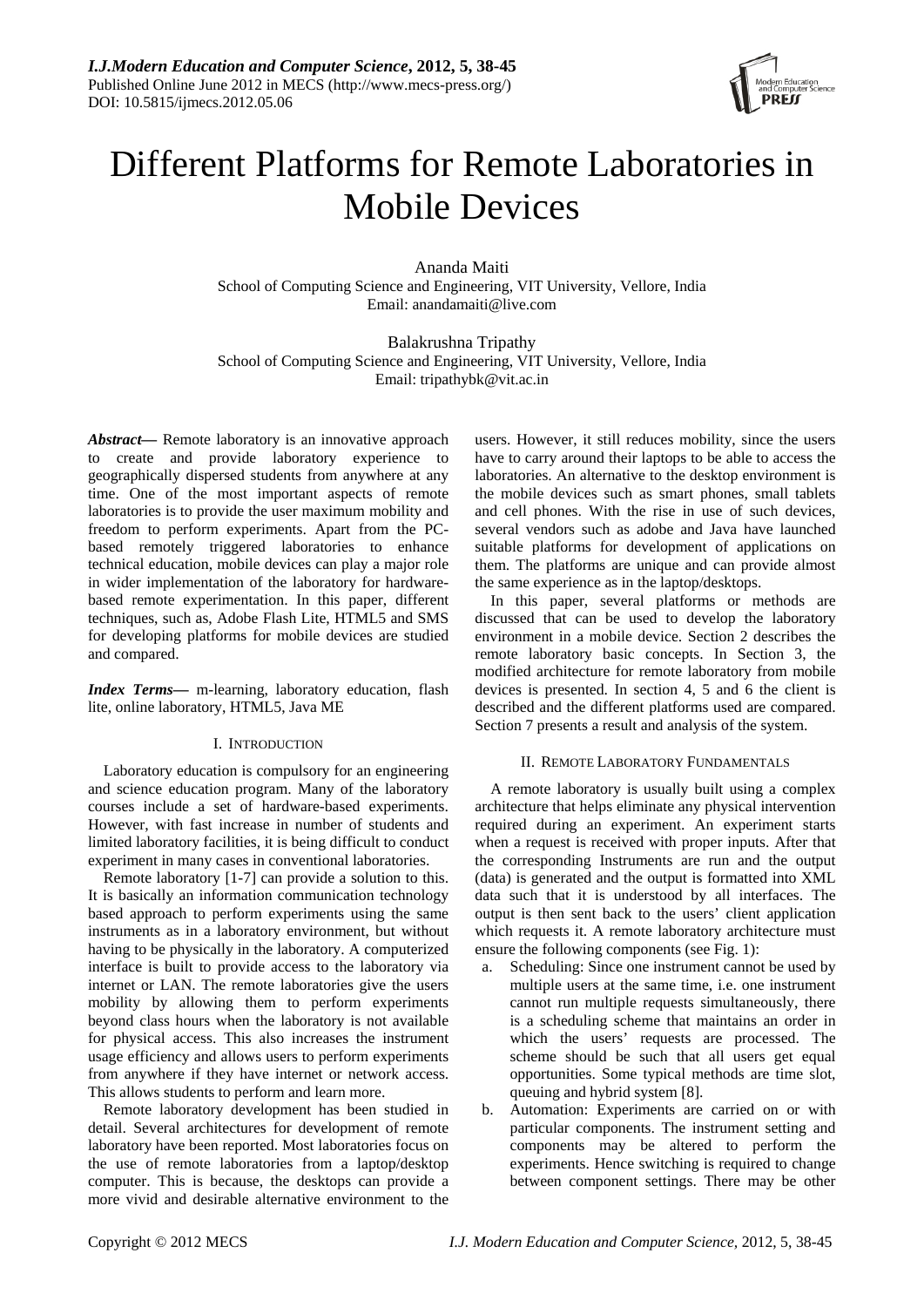kinds of automation necessary for performing tasks that otherwise require human interaction [7].

c. Performance evaluation: The student's laboratory is built to provide education. Hence the users must be evaluated. This procedure involves data analysis and the students need to upload their laboratory report and appear in online viva voce [9].

## III. MOBILE LABORATORY ACHITECTURE

The mobile devices laboratory architecture is based on the same system for any desktop system using a browser. The same set of web services are called for performing the experiment. Only the client side interface is changed to accommodate the needs of a mobile device. The components of the system are:

## *A. The Main NETLab Server*

The NETLab Server [7] takes care of managing the user credentials and process the User Request for an experiment. It provides a scheduling scheme as multiple users cannot use the instrument simultaneously and Service Management connects the different instruments servers and collects data. It gets involved in measuring data from the equipment, control the different functions of a device, control the power control unit and collect the output data after an experiment request is successfully processed. It also maintains the user manuals that contain detailed information about the experiment, videos and images, equipment detail, interactive animation, question box and video chatting that would provide ways to communicate with the instructor and also other students. Thus the interface design for mobile devices needs special attention and is different from the usual interface for PCs. The client or the user interface is described later.

*B. The Local Instrument Servers* 

The local servers are situated at the site of the In struments and responsible for actual control of the experimental parameters. The Local server receives requests from the NETLab Server as web services, runs the instruments and returns the data in XML format.

## *C. Instrument Power Control Unit*

Equipment is very expensive and cannot be kept on for long duration of time. The server powers the instruments through Web Services as and when required.

## *D.* Intermediate Server for interpreting input (Optional)

input from the users request is required. This is needed particularly in case of SMS based control. The module may be implemented in the main NETLab Server or on a separate server and is optional. But either way it requires a GSM modem to send and receive SMS to and from the user. For certain cases, a separate module for interpreting

# *E. Web Services*

A web service is a block of code that resides on the server and can be remotely invoked by the client. The client invokes s the web service by calling an HTTP link.

## *F. Security*

Security of the system is mainly concerned with the safety of the instrument. As the instruments are very expensive, validation of inputs is performed to check whether the input may cause any damage to the instrument or not. This is done by checking the given parameters against all limits for any parameter. Data security is not important because instruments generate huge amount of numeric data for laboratory students which are not sensitive.

There are two ways to communicate to the server:

• Connection oriented services: In this case the



Figure 1. Remote Laboratory Architecture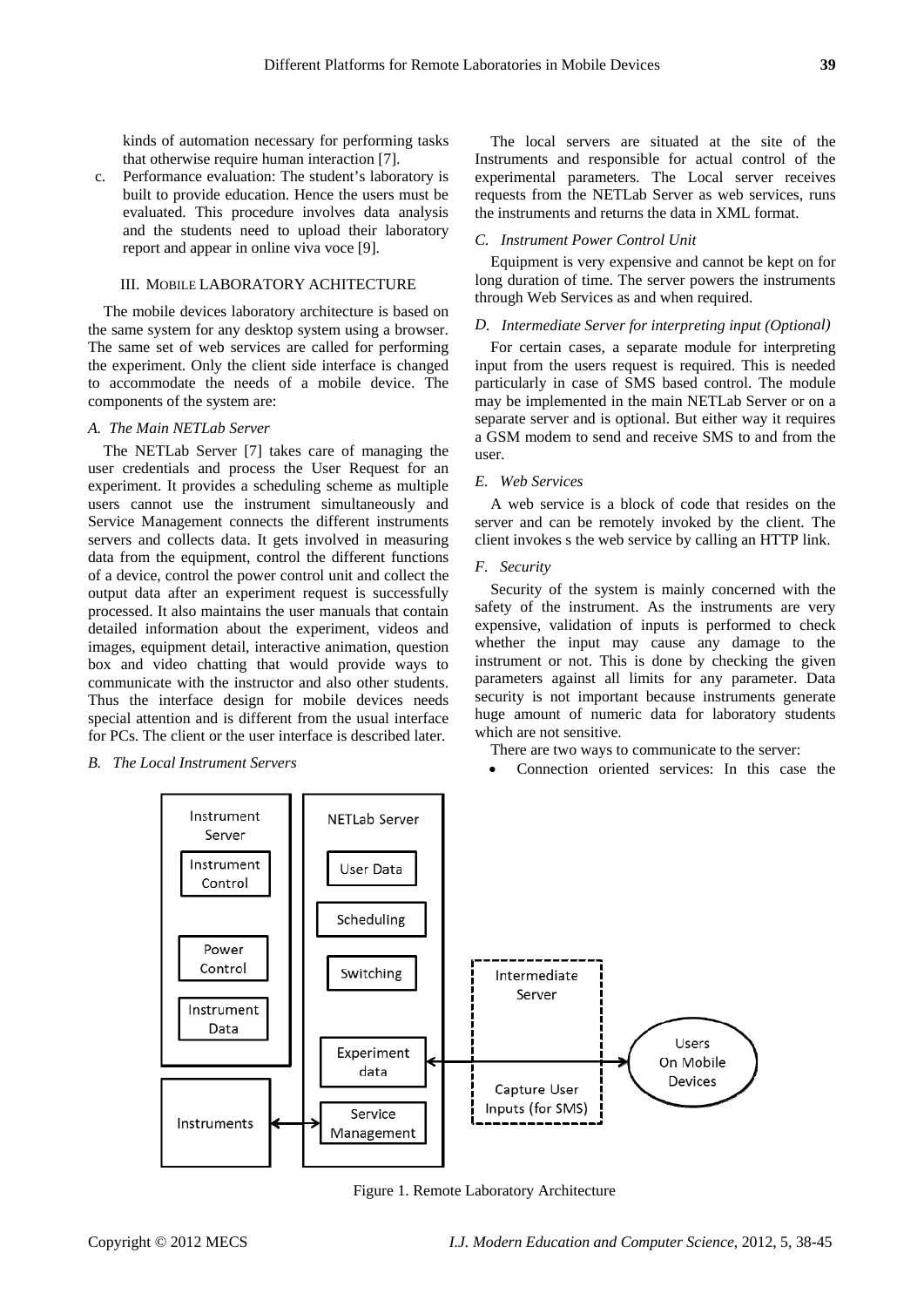client, usually a browser or a flash program, calls a web service and get the reply as data. The server keeps listening on a specified port (HTTP 80) for any incoming requests. A RESTful or SOAP web service performs the experiment using signal generation and acquisition operations and a response in XML format is sent back and the client converts the data and displays it to the user.

• Connection less services: In this case, a message such as a SMS is sent to the server and upon receiving the request, the server proceeds with the experiment run and storing the results. The results are then sent back as a message to the users mobile.

## IV. THE CLIENT

The client side of the application is supposed to perform the following functions and characteristics:

- a) Logging into the systems:
	- This interface takes user credentials from the user. The server side NETLab consists of java servlets and java server pages with oracle as database. If the login is valid the next phase will begin. After that the user may book the time for an experiment which is then stored in the data base. Additionally, an 'immediate access' facility is present to allot the current time slot to the user, if it is free.
- b) Time slot booking for the experiment (if necessary): This step is necessary if a time slot scheme is followed. The student chooses a date and time and books an available time slot. c)Run the experiment: The interface must receive proper input parameters from the user regarding the experiment. Validation is necessary for correctness of input data to be transmitted to the server. However, the validation should be minimal since the client must be a thin as possible.
- d) View results: The results returned are always in XML format or in a picture format. The interface must plot graphs, charts or simply show the data.
- e) It must be a small program that can run fast
- f) It must fit within the small display area
- g) The mobile virtual laboratory client application needs to parse XML files.

The client interface can be built in different platforms. Each platform has different characteristics, advantages and disadvantages.

#### V. DIFFERENT PLATFORMS

# *A. Adobe Flash Lite*

Adobe Flash Lite is an optimized light weight implementation of the Flash runtime for mobile devices [10]. Flash Lite 3.0 is based on Flash Player 8, supports Flash 8's newer ActionScript 3.0. According to Strategy Analytics, the number of Flash Lite enabled devices will reach more than 2.5 billion by the end of 2010. Thus mobile devices will provide greater flexibility in students' laboratory education in future.

The Flash Lite is designed for mobile devices and other portable devices that generates and displays multimedia content and applications developed with Adobe Flash tools to the users.

## *B. SMS and WAP*

The SMS or short message service is a small piece of information typically n bytes that contains up to 160 characters in one single SMS. Every mobile device with a SIM card can send and receive SMS. It is a connection less method of sending information from mobile devices.

In order to run an experiment a SMS is sent to the server in a particular format. The format is dependent on the experiments. The SMS is received through a GSM modem and the server collects all the input parameters from the message and calls the web services with them. Upon receiving the results it is stored in the server (see Fig. 2 and 3).

Displaying the output to the user is the main area of concern since SMS cannot display graphs or charts. If a graph or chart is to be shown to the users, an image is generated from the data and stored on the server. The name is send and SMS to the users, who can view the image through the WAP browsers. The SMS and WAP features are wide available and very cheap [11].

## *C. HTML5*

HTML5 is a new set of standards for the HTML hypertext markup language. With the new features added, such as the canvas and more efficient Scripting, the HTML5 is now a considerable option to present multimedia information to the remote laboratory users.

The HTML5 performs in a similar way as the Adobe Flash in data exchange and interface design. The HTML5 however is a script rather than being an executable program. Hence it requires a program usually a web browser to run the HTML5 scripts. The mobile device nowadays contains advanced browsers that support HTML5 specifications (see Fig. 4 and 5).

HTML5 is dynamic, meaning it can be used to create a wide variety of interfaces since it can contain a large number of different components. Also the new canvas element can be used to draw virtually anything from graphs to charts and thus it is perfectly able to depict the inputs and outputs of an experiment [12].

## *D. Java ME*

Java Platform, Micro Edition, or Java ME, is a Java platform used for mobile devices. Like Adobe Flash Lite it is a scaled down version of Java SE that runs on such devices. Java ME supports a wider range of activity such as data storage, web services, GUI, advanced graphics etc.

According to surveys, there are more than 2 billion Java-enabled devices in use around the world. Hence it is widely used and can reach many users.

#### VI. COMPARISON OF THE PLATFORMS

## Different platforms have their merits and demerits:

#### *A. Efficiency or speed of execution on mobile device*

Adobe flash uses vector graphics. This makes rendering new images and scenes a slower process. The HTML performs much faster since it follows the script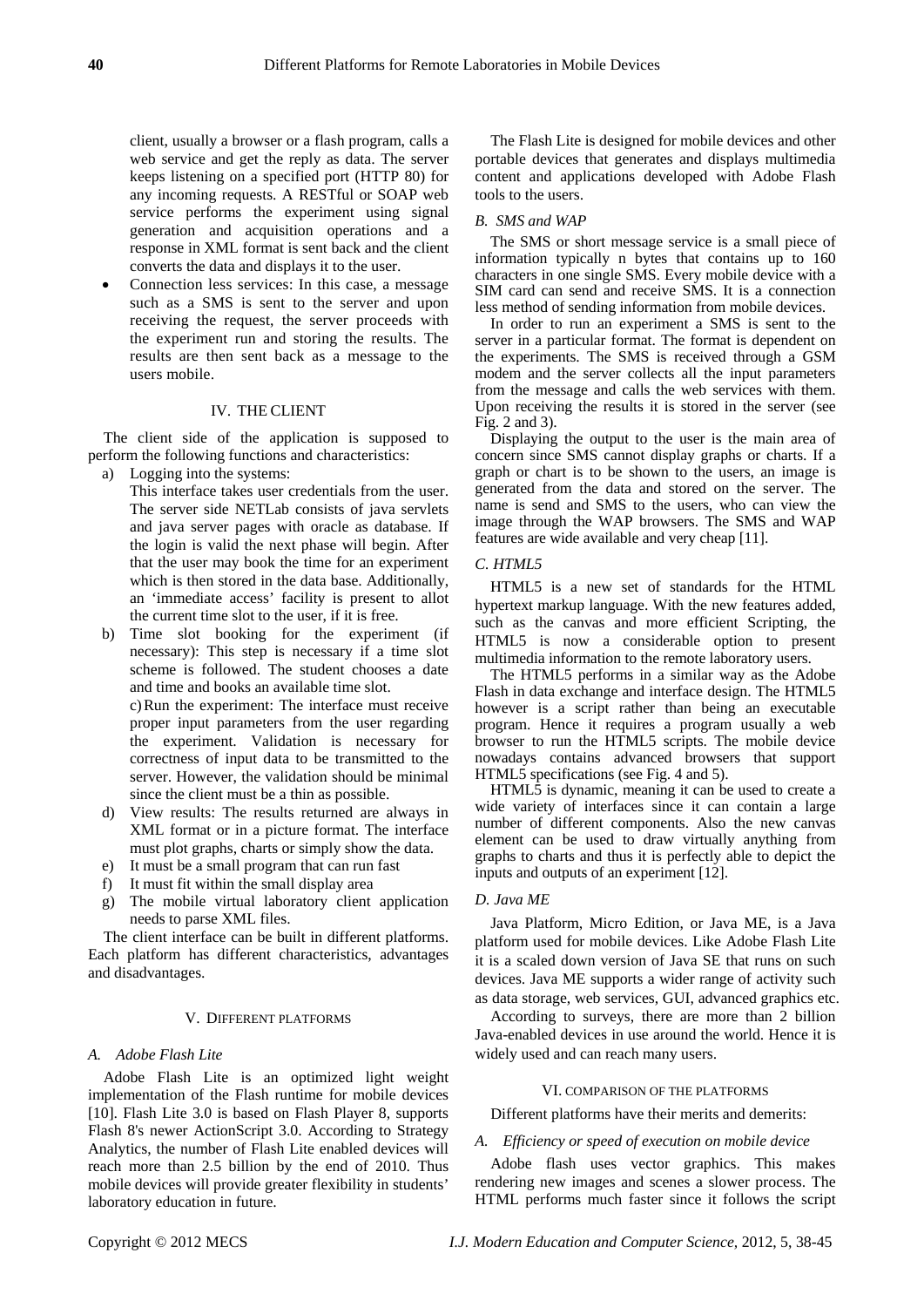written. However, a very complex JavaScript code can easily bring down the performance speed. The Java ME is quick in generating images than both of the above because it uses scalar graphics. The SMS and WAP methods act differently, since there is no multimedia interaction from the user's side. The input must be given in text format only. The output is either in text format or in the form of an image that is simply downloaded and shown by the mobile phones softwares.

# *B. Flexibility to control different parameters*

Every experiment is governed by a set of input parameters. The inputs are taken from the users and validated. The validation phase is required to ensure that the instruments are given proper input setting such that they are not damaged by invalid inputs. The validation phase mostly takes place in the server side, but may be required on the client side also. For this Flash, Java and HTML5 are equally capable of client side scripting. Also, a variety of controls ensures that the parameters can be given accurately. If any error occurs, it is immediately notified. For SMS and WAP, however, there is no client side checking. All inputs are parsed at the server side and if invalid a notification SMS is sent back.

# *C. Attractiveness or ability to design rich interface*

All of the 3 platforms Flash, HTML5 and Java ME are capable of generating high end graphics and hence can be used for rich interface. The interface must be rich in the sense that it must replicate the real laboratory environment as much as possible. All 3 platforms support a wide range of component that can be used to design the interface to emulate the real instruments and component setting.

However, the SMS and WAP method lags far behind in this area since, the input and output are usually in text or image. Hence the interface cannot bemade rich and thus are not suitable for educational purposes.

# *D. Scalability*

It is the property of the platform that ensure scalability i.e., whether the platform is capable of implementing a wide range of experiments. Experiments are different and may vary from one another based on the type and amount of input and output, interactivity and processing time. For each case, the interface must deploy different strategies of scheduling, switching etc. Hence, the platforms used should be flexible enough for higher scalability.

The Adobe Flash, Java ME and HTML are all very scalable due to their high flexibility and ability for designing rich interactive interfaces. Also, complex algorithm can be implemented to deploy the scheduling or switching mechanisms.

As for the SMS and WAP method, large input experiments cannot be run using this method. In this case, the experiments are triggered with a limited number of parameters, as much as possible, to be put in an SMS.

# *E. Support*

Adobe Flash is from Adobe, HTML5 is under w3c and Java is from Oracle Inc. SMS and WAP are not supported by any organization, but they are standardized in the market. Hence, there is a good support base for all the platforms. The support is necessary because, if any bug or shortcomings are found in the platform then they must be immediately addressed. Otherwise, the developer has to change the entire system. The platform if supported by an organization will receive regular update and thus be very reliable to use.

# *F. Development and Operational Cost and Expertise*

Development costs include the cost to build and deploy the system interface. For high end softwares like Adobe Flash and Java ME, considerable effort and time are required to develop high end interfaces. Hence, they are likely to be of high cost. HTML5 on the other hand relies on the more common HTML tags which are relatively easy to learn and use. Hence the HTML5 can be cheaper in development and implementation. Operational cost is the cost required to run the server and the instruments. This cost is same for all the technologies, since all the platforms run some code or script on the server and run the instrument for an experiment.

For SMS, however, an additional server and/or GMS modem must be maintained for interpreting the SMS for getting the inputs. Hence the operating cost increases a little bit.

# *G. Usage Cost*

All technologies like Adobe Flash, HTML and Java ME uses internet to connect to the laboratory. Hence the usage cost is basically the cost of the internet in the mobile system and how much each platform uses the internet. Adobe Flash and Java ME are less users of the internet since they call the web services and only a few KB of data is actually transferred. HTML5, however, transfers much more data since each web page may be downloaded multiple times. Even if AJAX is used the overall data transfer is always higher. Hence the cost of using is lower in Adobe flash and Java ME compared to HTML5.

The SMS and WAP method work differently. Sending an SMS is very cheap and almost free with most mobile communication vendors. However, viewing the results may be more costly if the output is downloaded as an image instead of receiving an SMS in response.

# *H. Portability*

Technologies like Adobe Flash and Java ME are dependents on specific environments, developed by their distributing organizations. The Flash id run only on Flash enable devices, and Java ME runs on Java enabled devices. These interfaces cannot operate outside their environments. This is a big drawback for the Flash and Java ME. HTML5 on the other hand can run on any mobile devices that support web browsers. Still, it requires the browser to support HTML5.

The SMS and WAP methods are however vey portable since these can be sent and received on any mobile devices without the requirement of any special software. WAP is also standardized and is available on all phones.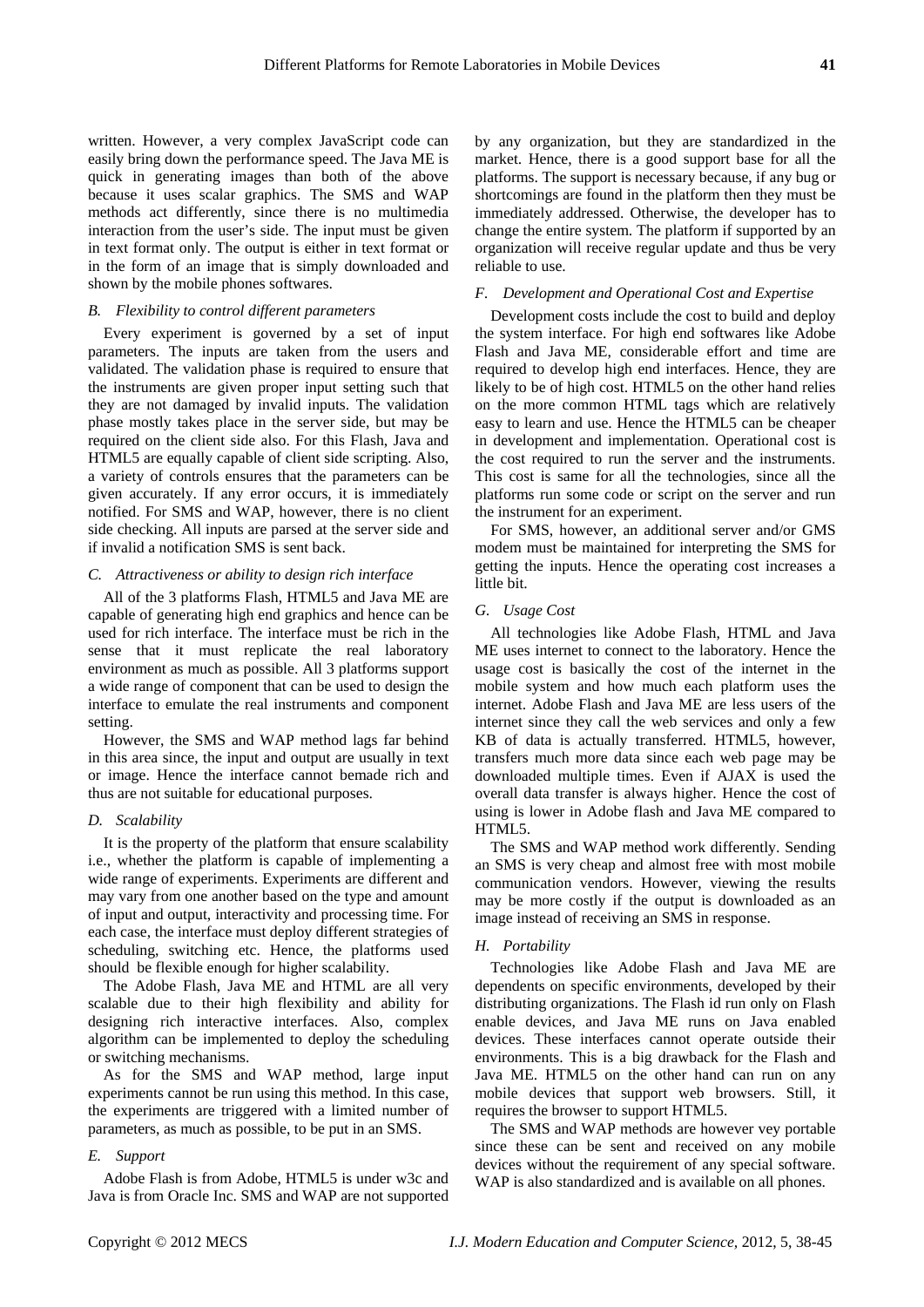## *I. Speed of Connectivity*

The connectivity is dependent on the architecture of the system. Since the Flash and Java ME works by calling web services only, it reduces the amount of data transfer. Hence, the speed of getting the output is faster compared to HTML5. However, the speed difference is not significant.

The cases of SMS and WAP are different. In this case, the SMS is sent by the user and it is entirely dependent on the vendor when the SMS will reach the server, although it usually reaches within a minute. Upon receiving the SMS the server proceeds with the request. When the output is viewed, the WAP has to download the entire image, which is definitely slower. However, if the output is presented in an SMS, then the process becomes easier and usually faster.

# *J. Security*

Each platform, Flash, Java and HTML5 provides its own safety measures and have been proven to be successful in commercial implementation. The SMS and WAP are secured because the communication takes place between two points via the telephone system.



Figure 2. SMS experiment format request on Nokia 2630.

## VII. EFFECTIVENESS OF THE PLATFORMS

The system of using mobile devices to access remotely triggered laboratory which allows a greater mobility and flexibility than using a Desktop PC. The major aim is to provide learning contents. Hence, it must be of high educational value.

#### *A. Educational Values:*

Educational value is determined by learning outcomes which is directly dependent on the presentation of the contents. On mobile devices presentation of learning contents along with running the experiment is the major challenge due to both the space and processing power constraints. Hence, a suitable platform should be chosen that can produce rich interfaces. In this regard the SMS and WAP scheme fails miserably while the other 3 are almost at par with each other.

The HTML5 is obviously the best choice for creating learning environment since, the html standards are universal and easy to program compared to Adobe Flash or Java ME. HTML5 does not require any special platform to run and performs almost equally in speed and efficiency to both without compromising interface flexibility. This makes it run on most devices, which is a big advantage.

To simply trigger, control or monitor, the SMS is the best method since it is cheap. It can be used where the users have technical expertise.



Figure 3. Output as viewed on WAP in Nokia 2630.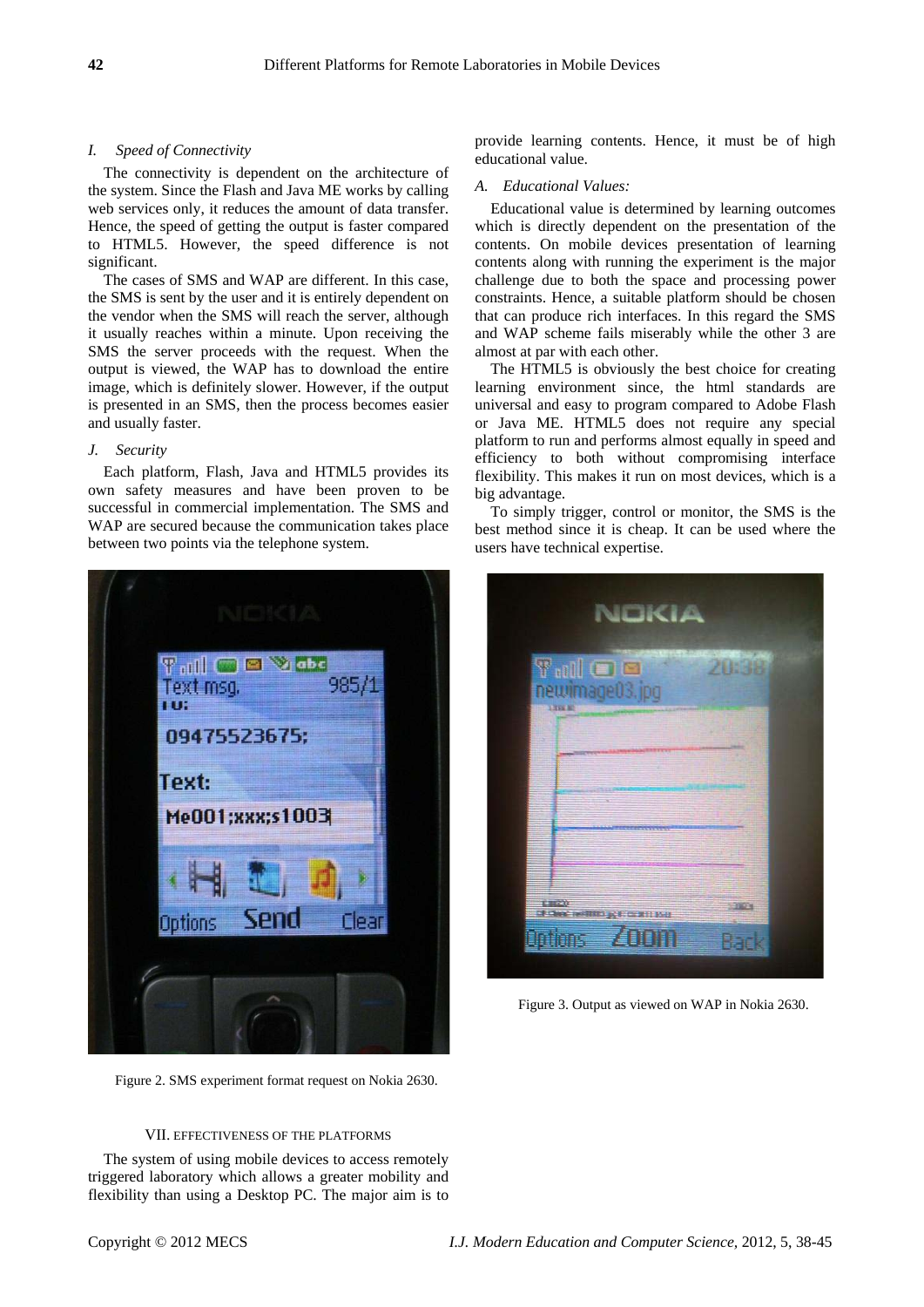| Characteristics                                                 | <b>Adobe Flex</b>                                                     | HTML5                                              | SMS and WAP                                                                                          | Java ME                                                      |
|-----------------------------------------------------------------|-----------------------------------------------------------------------|----------------------------------------------------|------------------------------------------------------------------------------------------------------|--------------------------------------------------------------|
| <b>Efficiency or speed</b><br>of execution on<br>mobile device  | Not good due to<br>vector graphics                                    | Good, since it is<br>interpreted by the<br>browser | The processing<br>depends on the<br>reliability of client-<br>server connection                      | Good, due to<br>emphasis on scalar<br>graphics               |
| <b>Flexibility</b> to<br>control different<br>parameters        | High                                                                  | High                                               | Medium                                                                                               | High                                                         |
| <b>Attractiveness or</b><br>ability to design<br>rich interface | Very High,<br>Graphics generated<br>is of high quality                | High                                               | Very poor, since all<br>message are sent in<br>text and received in<br>either text or<br>images only | High                                                         |
| <b>Scalability</b>                                              | Very high                                                             | High                                               | Poor                                                                                                 | Very High                                                    |
| <b>Support</b>                                                  | Yes, Adobe                                                            | Yes, W3C                                           | No, but SMS and<br>WAP are<br>standardized                                                           | Yes, Java                                                    |
| <b>Development Cost</b><br>and Expertise                        | High                                                                  | Low                                                | Low                                                                                                  | Medium                                                       |
| <b>Usage Cost</b>                                               | High                                                                  | Medium                                             | Very low                                                                                             | High                                                         |
| Speed of<br>Connectivity                                        | High                                                                  | Medium                                             | Unstable                                                                                             | High                                                         |
| <b>Portability</b>                                              | Not portable, only<br>usable on devices<br>with Flash Lite<br>enabled | Highly portable,<br>usable on any<br>browser       | Highly portable,<br>SMS and WAP or<br>browser is<br>available on almost<br>all mobile devices        | Not portable, only<br>usable on devices<br>with Java enabled |

TABLE I. SUMMARIZED COMPARISON OF THE DIFFERENT PLATFORMS

# *B. Case Study: Microelectronics and VLSI Engineering Laboratory*

The students use their mobile phones to access the website. The home page of the Microelectronics and VLSI Engineering laboratory as seen in the mobile device (HTC HD7) is shown in Fig. 2. The webpage looks differently when accessed through the mobile devices compared to the one viewed on a PC. This can be attributed to small screen and other limitations in the mobile devices. Hence, to accommodate the information is kept the same, only changing the arrangement, size and orientation of the components.

In this case study, the BJT output characteristics experiment is discussed. To perform the BJT experiment, the voltage across VCE is changed and Ic is measured, while IC-VCE is plotted.

The experiment has the following components: a laboratory manual, description of the experiment, experimental procedure etc. The laboratory management system applies a slot-based time scheduling scheme for this experiment. A user may book the time slot by selecting a particular date and time. However, the other components such as experiment manuals etc. are available all the time.

As a first the student books a time slot for performing the experiment and log on during booked time period. The hybrid time scheduling scheme is also used in the NETLab. The client server checks the user credentials and checks whether, the user is allowed to perform experiment or not. If the user is permitted, the user can enter parameters and initiate the experiment. The RGraph library is used to generate HTNML5 code for generating graphs. CSS and AJAX have been used to create an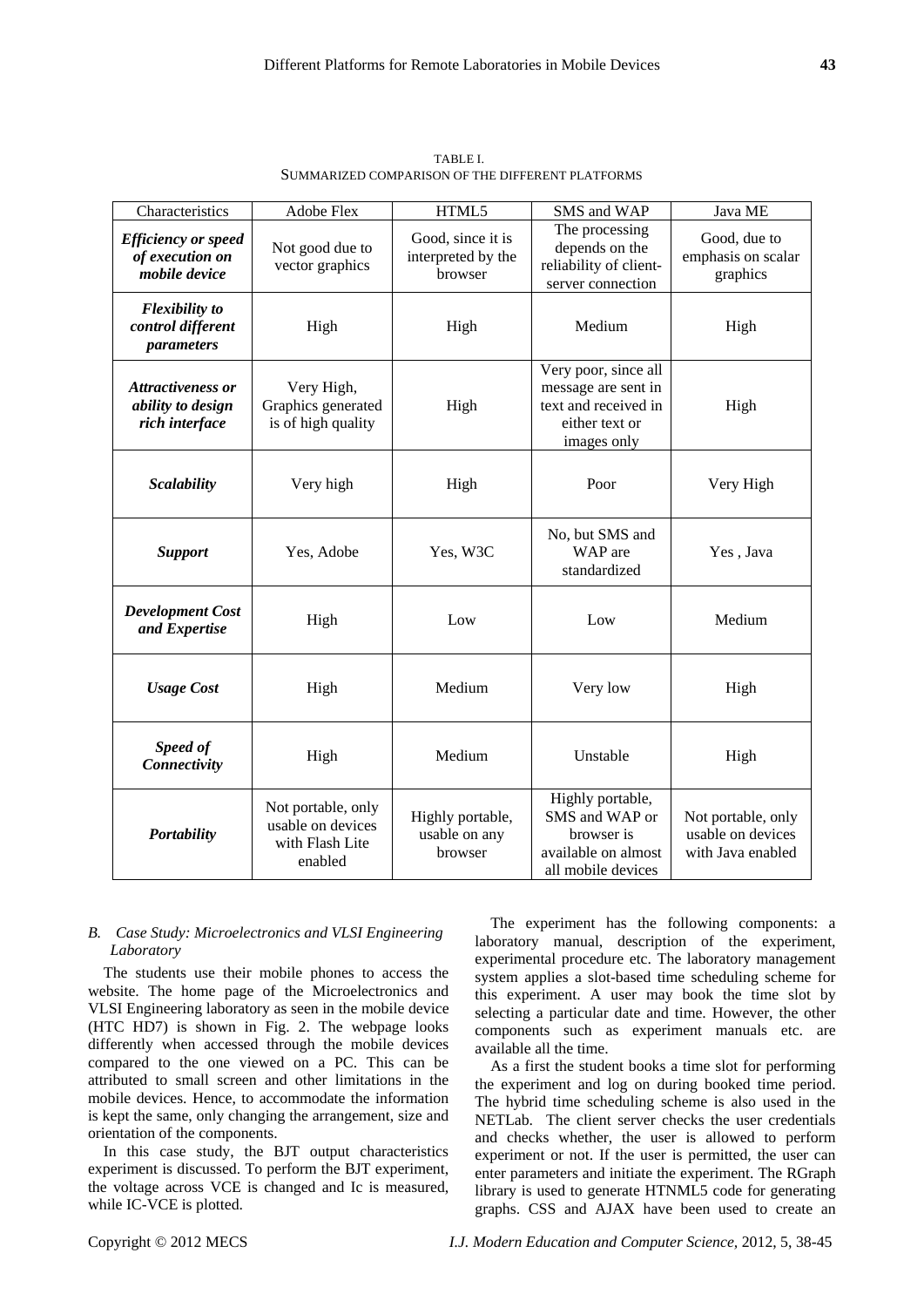accurate operating environment. After the measurements are made, the data are transferred by eth web services. The html pages also displays users information and the time left during time slot. Once the time is over, a JavaScript function displays a warning and then closes the window. As the time slot or the duration of experiment is over, the link is broken with a warning. The user has limited number of chances to book and perform the experiment. This is done to optimize the use of the resources.

## VIII. CONCLUSIONS

Different platforms for remote laboratory deployment are discussed. As the students are increasingly using mobile devices, the availability of remote laboratories on mobile devices will enhance the educational opportunities as the contents are now brought closer to them. With mobile devices, the users get more flexibility and mobility. As the standards of learning experience may not be compromised, a suitable platform such as Adobe Flash, HTML5 or Java ME must be chosen to create the contents as accurately as possible, so that students are not only able to perform experiments but also understand them.



Figure 4. Manual page for the experiment in HTC HD.



Figure 5. BJT output characteristics with HTML5 in a browser in HTC HD7.